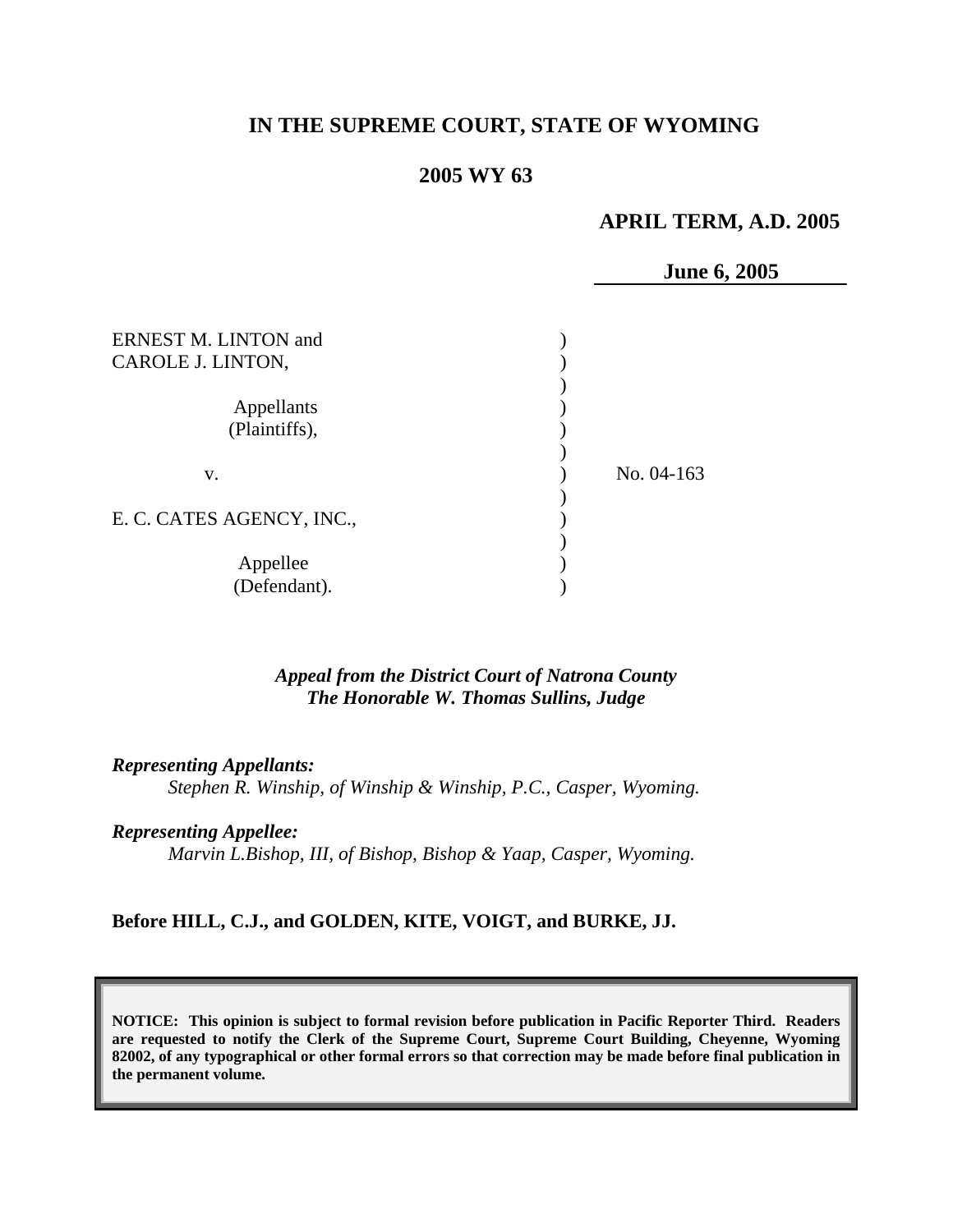#### **BURKE, Justice.**

[¶1] Ernest M. Linton and Carole J. Linton (Lintons) appeal the district court's ruling granting summary judgment to E. C. Cates Agency, Inc. (Cates). They contend the district court erred in finding that a Lease Option to Purchase agreement entered into between the parties was unenforceable. We reverse.

[¶2] The parties present numerous issues. Upon our review, we find that the dispositive issue is:

> Did the district court err when it found that no genuine issues of material fact existed and granted Cates' motion for summary judgment?

### *FACTS*

[¶3] In October, 1995, the parties entered into a written agreement entitled Lease Option to Purchase. The agreement states in pertinent part:

> This agreement, made on the 4<sup>th</sup> day October 1995 between E.C. Cates Agency, Inc. of 5122 North  $17<sup>th</sup>$  St. Phoenix, AZ 85016-4006 (seller) and Ernest and Carole Linton of 7600 East Lake St. Evansville, Wy 62636 (buyer): WITNESSETH:

> The seller agrees to lease the following described real property situate<sup>[d]</sup> in Natrona County Wyoming:

## [Legal Description]

Seller agrees to lease the above property to the buyer for the sum of \$125.00 (One hundred twenty-five dollars) per month, beginning September 1995, and to accept 75% of this lease payment toward the down payment to purchase the above property for a total sale price of \$20,000 (Twenty thousand dollars). The buyer agrees to pay the balance of \$3,000 (Three thousand dollars) down toward the purchase price in July of 1996 and enter into a sales agreement with the seller.

In witness whereof, this agreement has been executed by the respective parties the day and year first above written.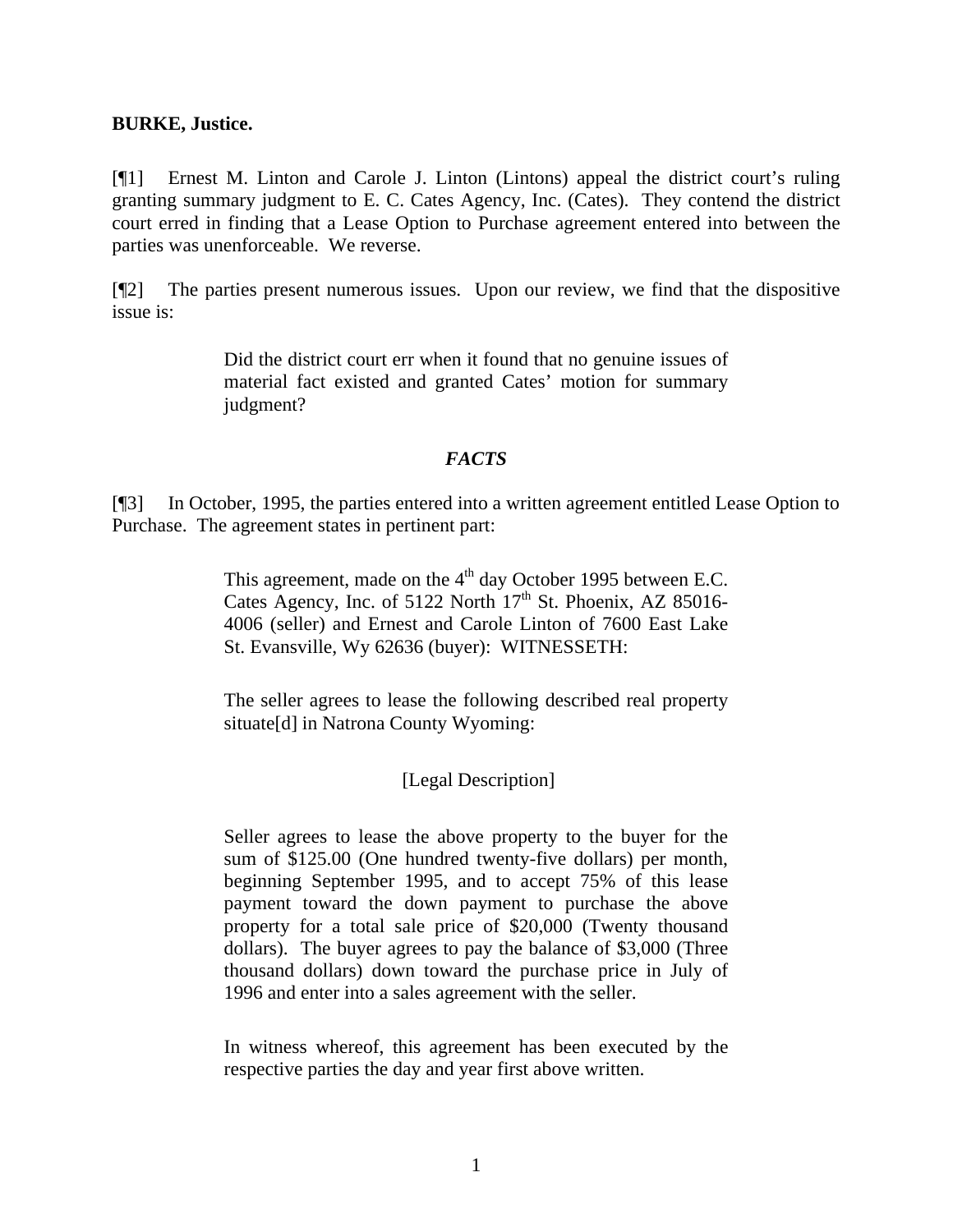### [Signatures and dates]

[¶4] The real property described in the agreement comprises approximately 30 acres and is located adjacent to the Lintons' home. Pursuant to the agreement, the Lintons were required to exercise their option to purchase in July, 1996. Their daughter was killed in an automobile accident in June, 1996. Her death resulted in emotional and negative financial consequences for the Lintons. According to the Lintons, E. C. Cates, the President of the E. C. Cates Agency, Inc., was understanding and sympathetic. He agreed to waive the option payment requirement. The Lintons contend that Mr. Cates orally agreed to modify the contract and agreed to sell the property to them if they continued to make the \$125.00 monthly payments.

[¶5] The Lintons continued to make the payments. They rebuilt and maintained a fence on the property. In June, 2003, the Lintons observed Mr. Cates showing the property to a potential buyer. The Lintons offered to pay Mr. Cates the balance of the purchase price. Mr. Cates refused to sell the property to the Lintons and denied any extension of the option deadline. Despite the refusal, Mr. Cates continued to accept the \$125.00 monthly payments. The Lintons initiated this action seeking enforcement of the agreement. Cates countered with an action for quiet title and ejectment and filed a motion for summary judgment. The district court granted Cates' motion for summary judgment finding that the Lease Option to Purchase agreement was "incomplete, uncertain, indefinite and unenforceable." We will set forth additional facts as necessary in our discussion.

# *STANDARD OF REVIEW*

[¶6] Summary judgment is proper "if the pleadings, depositions, answers to interrogatories, and admissions on file, together with the affidavits, if any, show that there is no genuine issue as to any material fact and that the moving party is entitled to a judgment as a matter of law." W.R.C.P. 56(c). A genuine issue of material fact exists when a disputed fact, if proven, would establish or refute an essential element of a cause of action or a defense that a party has asserted. *Metz Beverage Co. v. Wyoming Beverages, Inc.,* 2002 WY 21, ¶9, 39 P.3d 1051, ¶9 (Wyo. 2002).

[¶7] We evaluate the propriety of a summary judgment by employing the same standards and by examining the same material as the district court. *Id.* We examine *de novo* the record, in the light most favorable to the party opposing the motion, affording to that party the benefit of all favorable inferences that may be drawn from the record. *Roussalis v. Wyoming Medical Center, Inc.,* 4 P.3d 209, 229 (Wyo. 2000). If upon review of the record, doubt exists about the presence of issues of material fact, that doubt must be resolved against the party seeking summary judgment. *Id.* We accord no deference to the district court's decisions on issues of law. *Metz,* ¶9.

## *DISCUSSION*

[¶8] Cates, as the moving party, was required to establish the absence of a genuine issue of material fact. The parties admit that in October, 1995, they entered into a written agreement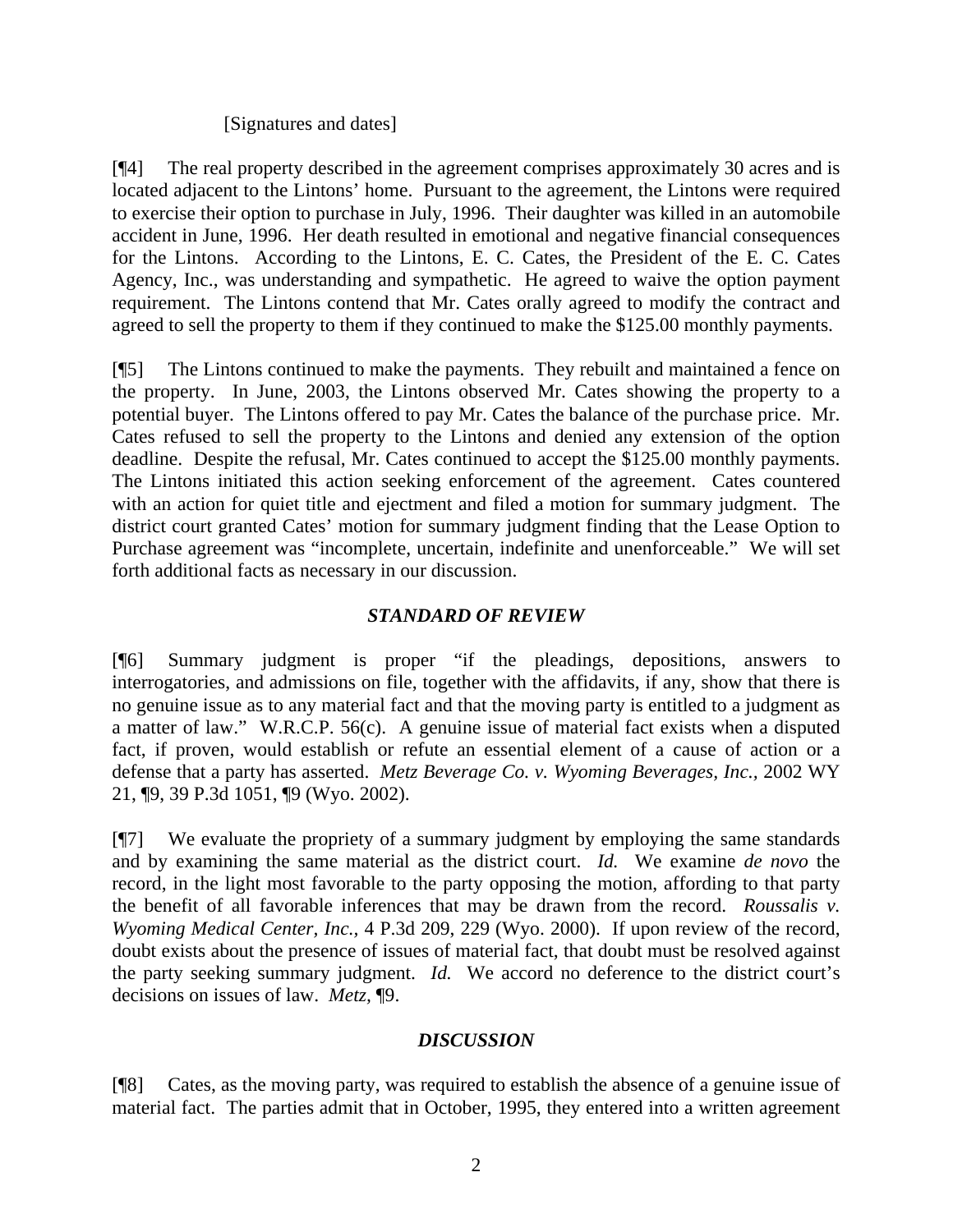entitled "Lease Option to Purchase" for the purchase of certain real estate. The agreement required the Lintons to make payments of \$125 per month. Cates concedes that the Lintons timely made all monthly payments from the date of the contract until the complaint was filed on December 30, 2003. Cates accepted all payments. Thereafter, the Lintons deposited their monthly payments with the district court.

[¶9] The parties also agree that the written agreement contained an option clause which, if exercised by the Lintons, would allow them to purchase the property for \$20,000. The dispute between the parties centers upon this option clause. The Lintons contend that Cates orally agreed to a modification of the option clause. Cates denies that any oral modification occurred and asserts that the Lintons failed to timely exercise the option and forfeited any rights they had to purchase the property.

[¶10] According to the Lintons, they suffered a family tragedy on June 6, 1996, when their 15 year old daughter was killed in a car accident. The emotional fallout from this event negatively impacted Mr. Linton's employment and the Lintons' financial situation.

[¶11] According to Mrs. Linton's affidavit:

4. A few weeks after our daughter's death, Earl Cates called about the lease-purchase agreement. He said he had recently lost his beloved pet dog so he understood what we were dealing with. He assured me he would not try to profit from our misfortune and would continue to allow us to purchase the property for \$20,000.00 so long as we continued to pay the monthly lease of \$125.00. I stated I would have Ernest call him back.

5. Because of these assurances from Mr. Cates and his continued acceptance of our monthly payments, I understood that my husband and I had the opportunity to purchase the property from him for \$20,000.00 less the 75% credit for the past rent payments. I would not have continued to make the lease payments for all these years if I did not believe that my husband and I could acquire the parcel for \$20,000.00.

6. Our later attempts to contact Mr. Cates about the situation were not successful. We learned that he was out of the country living in Mexico. Our monthly payments were made directly into the bank account that E. C. Cates Agency Inc. maintained in Casper, Wyoming at the Wells Fargo Bank.

7. It was not until June, 2003 that by happenstance my husband and I ran into Mr. Cates near the subject property while he was apparently showing this real estate for sale to another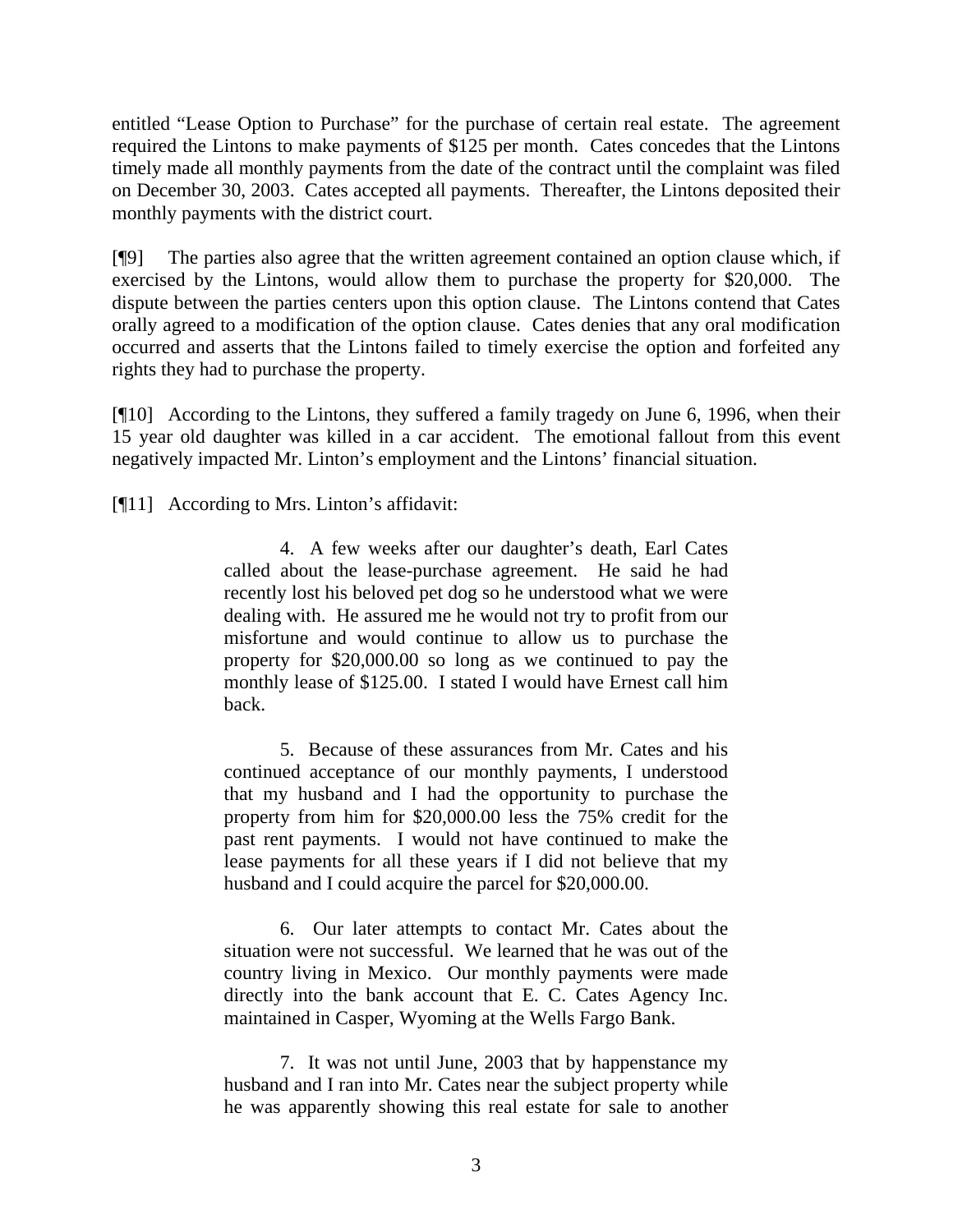party. We offered to pay him the remaining amount owing or \$11,281.25 based on the fact that through June, 2003, my husband and I had paid him \$11,625.00 of which \$8,718.75 would be credited to the purchase price. Mr. Cates said he was no longer interested in selling us the real estate for \$20,000.00 and instead wanted a higher price or some other arrangement.

[¶12] In his affidavit, Mr. Linton confirmed Mrs. Linton's statements. He provided details of an additional conversation he had with Mr. Cates approximately one year after the death of his daughter. He also described actions taken in reliance upon the modified agreement.

> 4. After my daughter's death and prior to the time to pay the down payment for the purchase of the subject real estate, I called Earl Cates to explain the devastating blow I had just suffered. He was very sympathetic and said to just keep paying the regular lease amount and they would extend the deal until I was "back on my feet". I understood that so long as E. C. Cates Agency received the \$20,000.00 from a portion of the rental or whatever source, the property would be sold to me.

> 5. Approximately a year later, I called Mr. Cates to discuss the situation and particularly my slow recovery. He agreed to continue to allow us to purchase the real estate for the sum of \$20,000.00 with credit towards the purchase price from the lease amount as per our agreement of October 4, 1994 if my wife and I would continue to pay the monthly \$125.00 lease.

> 6. Because of these assurances from Mr. Cates and his continued acceptance of our monthly payments, I understood that my wife and I had the opportunity to purchase the property from him for \$20,000.00 less the 75% credit for the past rent payments. I would not have continued to make the lease payments for all these years and rebuild and maintain the fence surrounding the property if I did not believe that my wife and I could acquire the parcel for \$20,000.00.

[¶13] Cates does not dispute that in June, 2003, the Lintons offered to pay the balance of the \$20,000 purchase price in full. Cates stated in its answer:

> 2. With respect to paragraph 7 of the Complaint, Defendant admits that in June of 2003, Plaintiffs notified Defendant through its principal, Earl Cates, of their willingness and readiness to purchase the property, and further admits that Defendant refused and continues to refuse to sell such property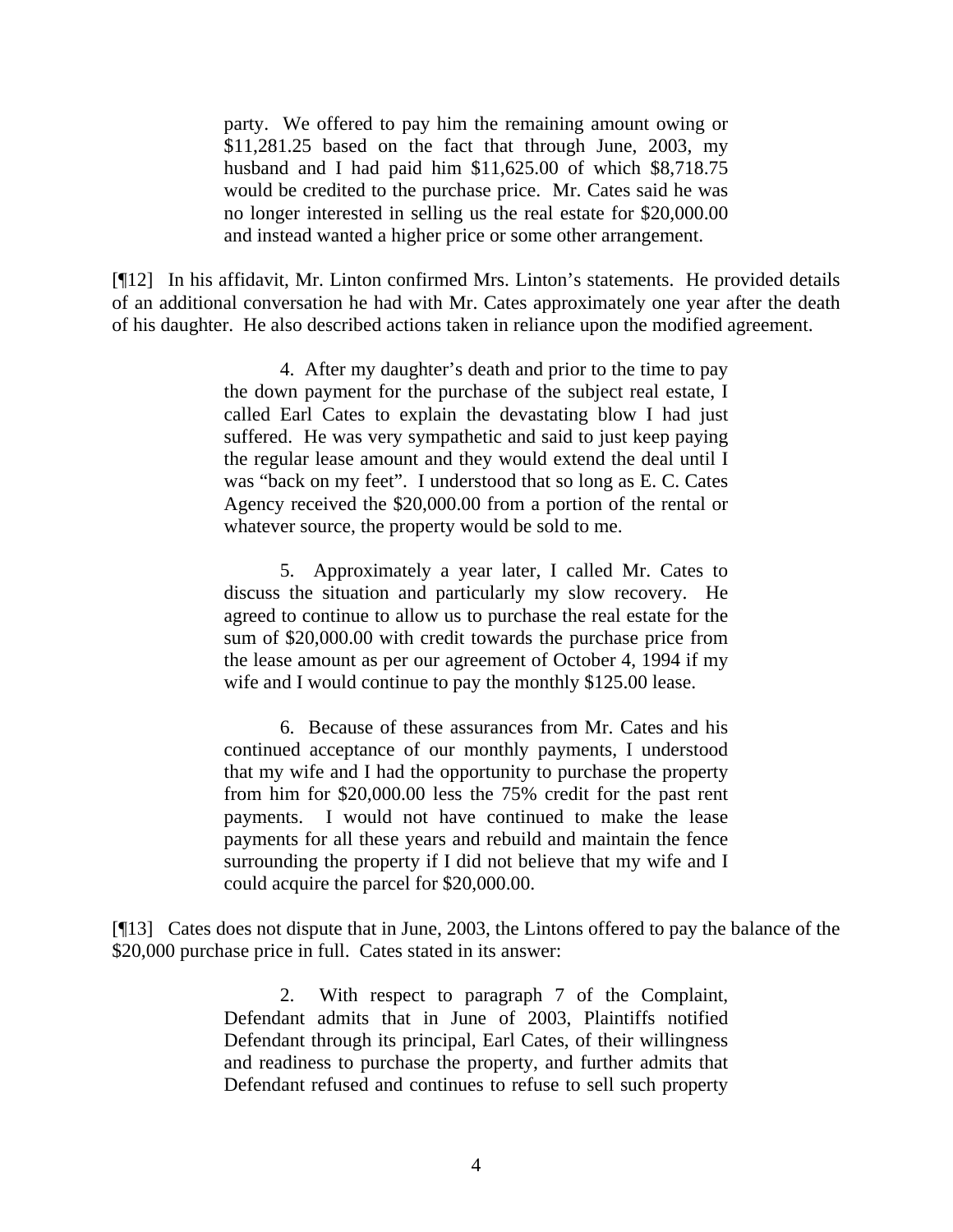to the Plaintiffs. Defendant denies the allegation that the Plaintiffs had an option to purchase the property.

[¶14] Cates alleged in its answer that it was entitled to prevail because the Lintons had never complied with the option requirement of the contract. In seeking summary judgment, however, Cates contended that it was entitled to prevail because the original agreement was unenforceable from inception because it was fatally indefinite. The district court granted summary judgment on that basis. The district court stated:

> . . . under *Crockett v. Lowther,* 549 P.2d 303 (Wyo. 1976), a provision in a contract which leaves open the terms of payment for future negotiation renders the contract incomplete and uncertain in one of its material features, and for that reason it is unenforceable in equity.

> THE COURT FURTHER FINDS that in the case of *Bonk v. Boyajian,* 274 P.2d 948 (Calif. 1954) which was referred to in *Bentzen v. H.N. Ranch, Inc.,* 320 P.2d 440 (Wyo. 1958), the California court, in construing a similar option to purchase as the above-named parties have entered into, denied an action of specific performance of such option to purchase since such option was incomplete, uncertain, and indefinite, so as to render such option to purchase unenforceable.

> THE COURT FURTHER FINDS that the contract entered into between the parties is indefinite, incomplete, and uncertain, and is unenforceable.

> THE COURT FURTHER FINDS that summary judgment should be granted in favor of the Defendant, E.C. Cates Agency, Inc.

[¶15] It appears that the district court, in granting summary judgment, disregarded all evidence in the record that the original agreement had been modified. We conclude that the district court erred in doing so. When all favorable inferences are accorded the Lintons, the record contains sufficient evidence to create genuine issues of material fact as to whether an enforceable agreement existed between the parties.

[¶16] Whether an oral contract exists is a question of fact to be determined by the trier of fact. *Fowler v. Fowler,* 933 P.2d 502, 504 (Wyo. 1997). The terms and conditions of the oral contract and the intent of the parties are generally questions of fact. *Ewing v. Hladky Const., Inc.*, 2002 WY 95, ¶11, 48 P.3d 1086, ¶11 (Wyo. 2002). The question as to whether the parties intended an agreement is a factual one, not a legal one, and, except in the clearest cases, is to be resolved by the trier of fact. *Roussalis,* 4 P.3d at 216. In determining whether a contract was formed, we may consider the conduct of the parties with reference to the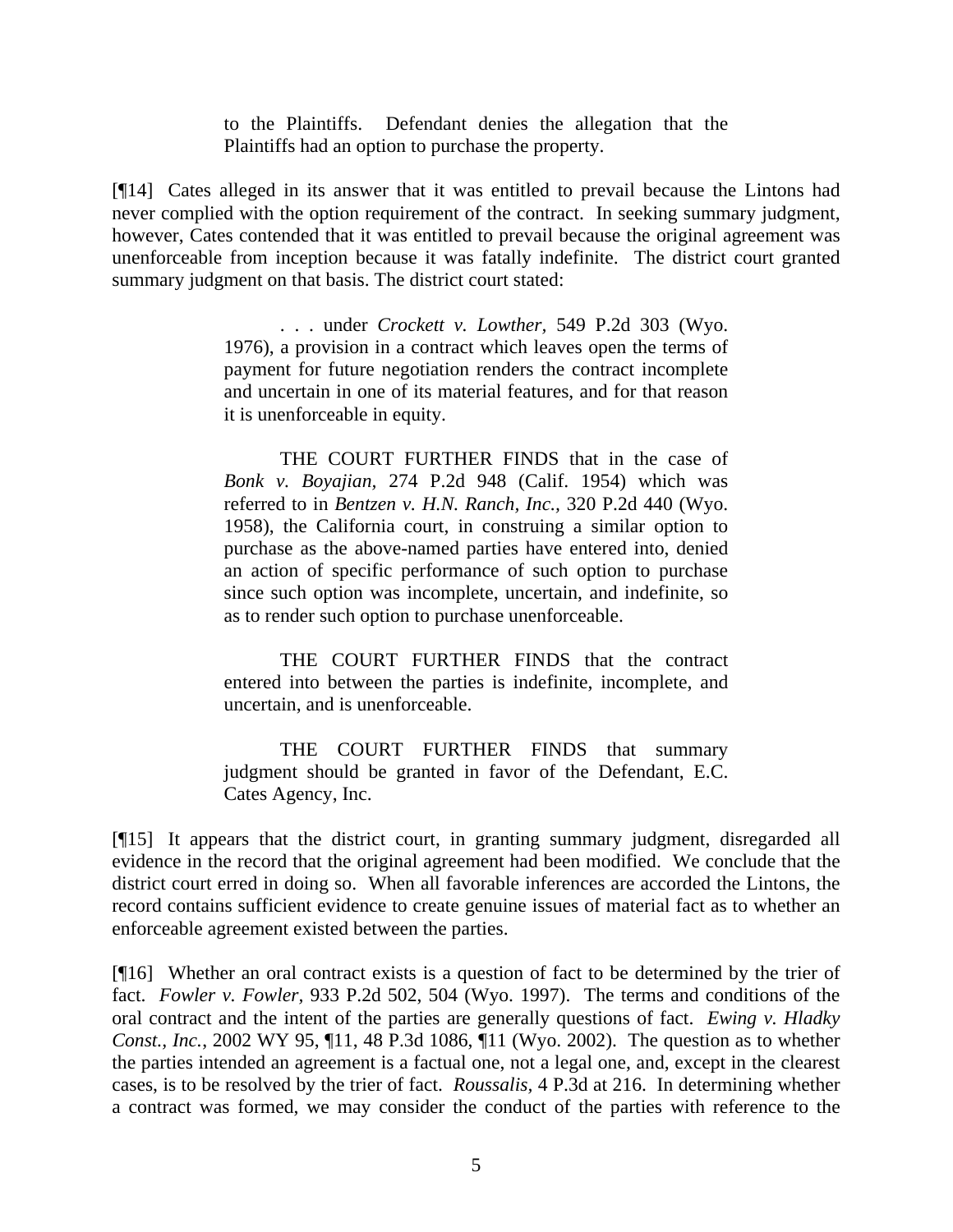alleged contract. *Id.* at 232. Their conduct before and after making the alleged contract "may shed light on their intent." *Id.* 

[¶17] We have previously indicated some skepticism regarding a belated claim of indefiniteness by a party seeking to avoid contractual obligation.

> The courts must take cognizance of the fact that the argument that a particular agreement is too indefinite to constitute a contract frequently is an afterthought excuse for attacking an agreement that failed for reasons other than the indefiniteness. In such instances, the court should not be too fussy to determine how the gaps should have been filled. It is simply unnecessary.

*Id.* at 238 (quoting 1 Joseph M. Perillo, *Corbin on Contracts* § 4.1, at 535-37 (rev. ed.1993)). Indefiniteness in an agreement may be fleshed out by the course of performance by the parties after the agreement. *Id.* "Indefiniteness may also be cured by the addition of such implied terms as will be supplied by law, including--at least as to minor items--the parties' implied obligations of good faith and fair dealing." *Id.* Under Wyoming law every contract is deemed to contain an implied term of good faith and fair dealing. *Id.*

[¶18] Our review of the record suggests that the dispute in this case does not, in actuality, revolve around the indefiniteness of the written agreement. There is no evidence in the record to indicate a dispute as to the terms of the future "sales agreement" referenced in the written agreement.

[¶19] Under the Lintons' version of the facts, after modification, there were no material contractual terms remaining to be negotiated. The property was identified with particularity, the purchase price was stated with specificity (\$20,000) and the method of payment was agreed upon (\$125.00 per month with 75% going to the purchase price). The \$3,000 down payment requirement was eliminated.

[¶20] The district court's reliance upon the decisions in *Crockett*, *Bonk* and *Bentzen* was misplaced. Initially, we note that all three cases were resolved after trial, not at the summary judgment stage. In *Crockett*, the district court found that the appellant had failed to exercise the option within the time required by the contract. *Crockett* was not determined on the basis of an indefinite or unenforceable contract. The Court stated:

> All the material features [of a contract] appear to be present. It is not necessary for us to make a precise decision as to whether or not the option constituted an enforceable contract. It appears that it does have those characteristics which would have made it enforceable upon acceptance by the plaintiffs, which they never did.

*Crockett,* 549 P.2d at 311. The Court went on to state: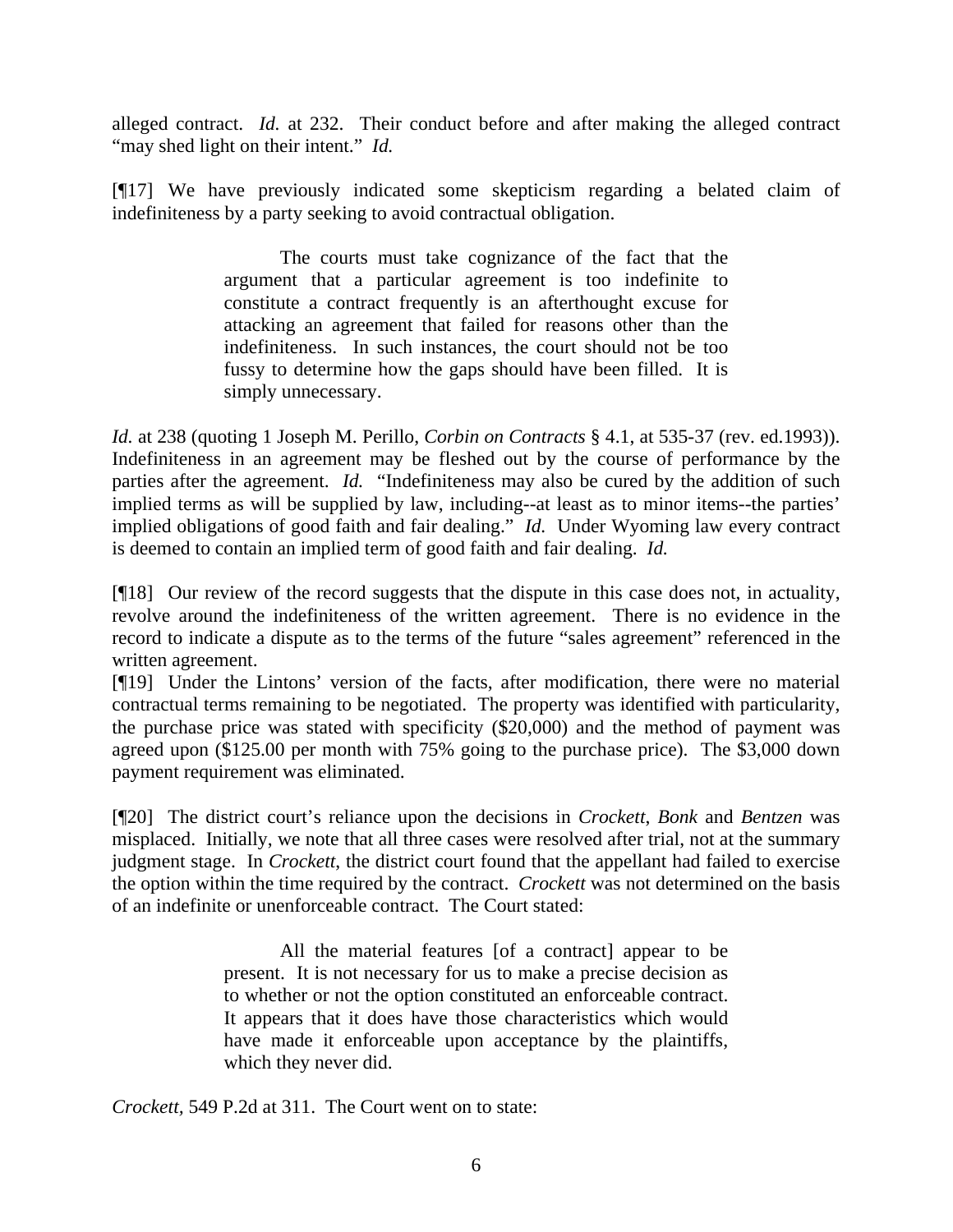The plaintiffs' failure to sign and their conduct tend to support the conclusion that the plaintiffs did not intend to be bound by a contract. It is reasonable to believe that plaintiffs had no intention of asserting any rights under the contract until it became financially advantageous for them to do so.

*Id.* at 312.

[¶21] In this case, the conduct of the Lintons supports their claim. They made all monthly payments, built and maintained a fence on the property, and offered to tender the balance of the purchase price. They have an explanation for their failure to make the \$3,000.00 option payment. Their daughter had died and Mr. Cates, sympathetically, agreed to modify the contract.

[¶22] In *Bentzen*, the Court stated the issue as follows:

Accordingly, the principal question to be resolved is narrowed to a determination of whether or not there was in fact an enforceable contract. This will depend primarily upon the nature of the instrument signed and secondarily upon any conversations, dealings, and activities, between the parties which under the circumstances are admissible and can be said to have had a legal effect upon the "Agreement."

*Bentzen,* 320 P.2d at 441. In affirming the decision of the trial court, the Court noted:

The parties conceded the well-recognized rule that the findings and judgment of the trial court will stand if there is any evidence to support them, and we think the rule is applicable here. The evidence of what was and was not said at the time the signatures were affixed, whether proper or not, went in without objection; and it seems clear that the trial court would have been justified in resolving at its discretion that the understanding between the parties was either (a) definite, or (b) fatally indefinite--depending upon the credence it might properly allocate to the conflicting testimony of different witnesses.

*Id.* at 444.

[¶23] In this case, the district court rendered its decision without trial, without weighing the evidence and without making any determination regarding witness credibility. The district court failed to consider and apply all reasonable inferences from the evidence which support the Lintons' version of the agreement.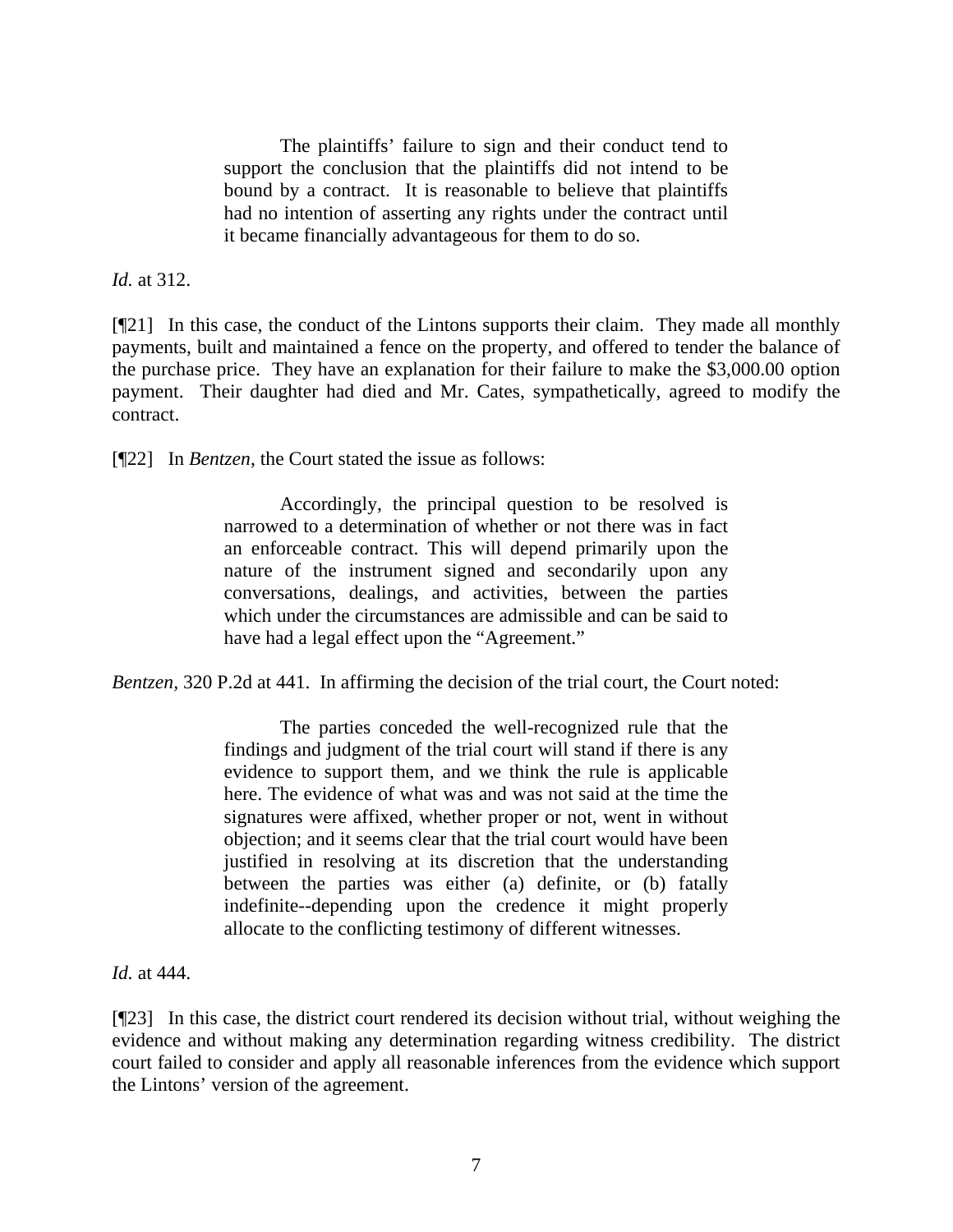[¶24] In *Bonk,* the purchaser attempted to unilaterally determine the amount of monthly payments required to exercise the option. The seller never agreed to those payment amounts. The *Bonk* court refused to enforce the option because:

> The parties thus unmistakably reserved for future agreement the amount of monthly payments to be made on the balance. They never agreed on this item. Hence no specifically enforceable obligation was created by the option and plaintiffs attempted exercise thereof.

*Bonk,* 274 P.2d at 951. In this case, there is evidence of agreement between the parties regarding all essential terms of the sale of the property.

[¶25] Cates contends on appeal that any oral modification of the written agreement is unenforceable pursuant to Wyoming's statute of frauds. Wyo. Stat. Ann.  $1-23-105(a)(v)$  $(LexisNexis 2003).$ <sup>1</sup> Cates concedes that there is no indication in the record that the district court based its decision upon application of the statute of frauds. However, because the Lintons' claim is founded upon their assertion that an oral modification of the written contract occurred, a discussion of proper application of the statute of frauds in the context of a summary judgment proceeding is warranted.

[¶26] As a general rule, the statute of frauds provides that an agreement for the sale of real property must be in writing to be enforceable. It is also the general rule that if the original agreement was required to comply with the statute of frauds, any material modification of that agreement must also conform to the statute of frauds. *Roussalis,* 4 P.3d at 242. There are, however, recognized exceptions to the general rule. *Id.* 

[¶27] The statute of frauds may be inapplicable when there has been substantial performance. *Metz,* ¶17; *Wyoming Realty Co. v. Cook*, 872 P.2d 551, 554 (Wyo. 1994). We have also recognized that an oral promise otherwise within the statute of frauds may be enforceable on the basis of promissory estoppel. *Roussalis,* 4 P.3d at 243. Whether any exception exists that would warrant avoidance of strict application of the statute of frauds is a question of fact. *Id.* at 244, 253. We conclude that the record before us contains sufficient

. . . .

<sup>&</sup>lt;sup>1</sup> Wyo. Stat. § 1-23-105(a)(v) states:

<sup>(</sup>a) In the following cases every agreement shall be void unless such agreement, or some note or memorandum thereof be in writing, and subscribed by the party to be charged therewith: . . . .

<sup>(</sup>v) Every agreement or contract for the sale of real estate, or the lease thereof, for more than one (1) year;